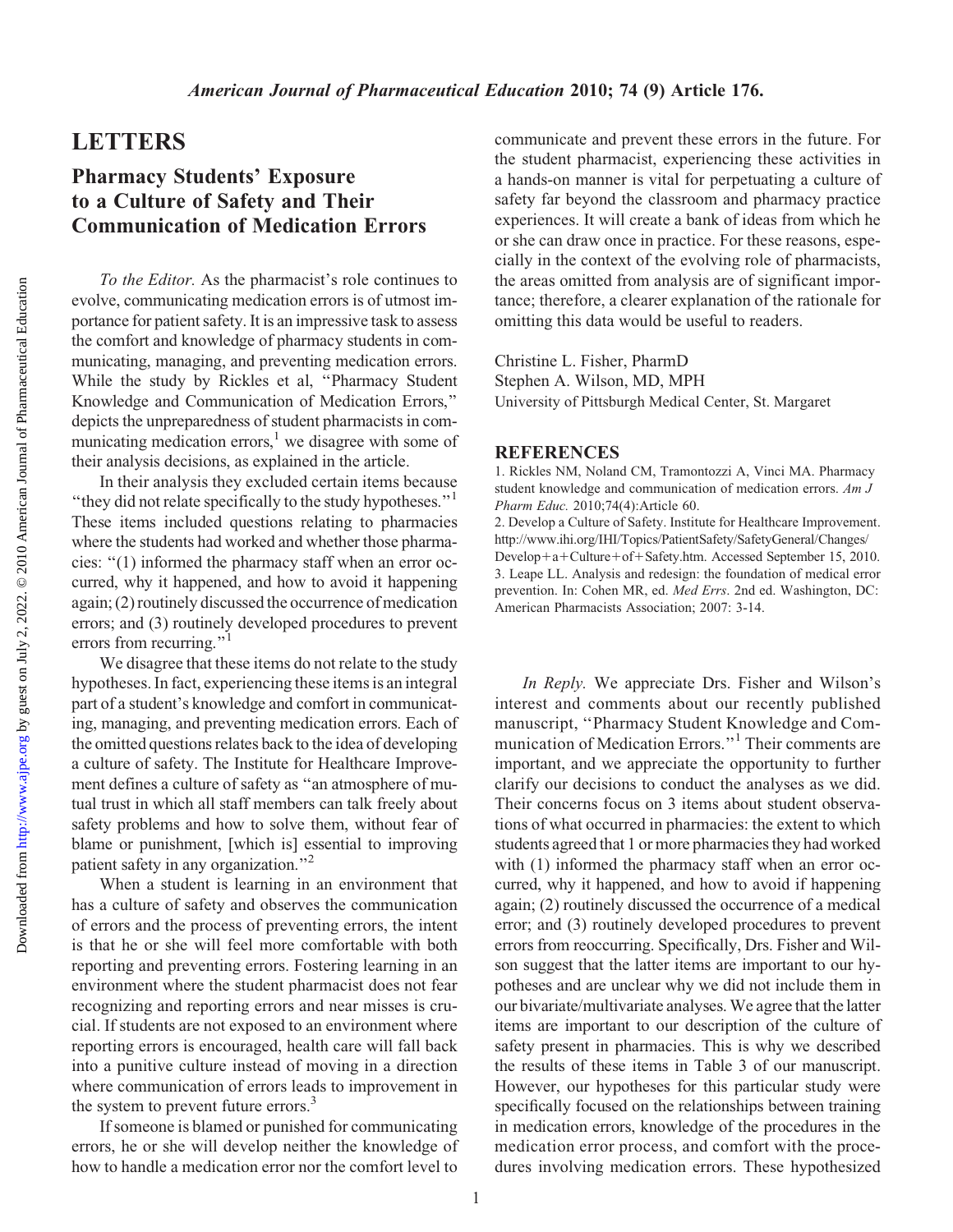relationships were developed from basic educational theory that training of a topic leads to greater knowledge and self-efficacy/comfort with the topic, and that knowledge can directly lead to greater self-efficacy/comfort with a topic. Such educational theory is the basis for much of what we do in the education of our students and patients. The 3 study hypotheses are stated in a form to be tested mainly with bivariate statistics. We went beyond the specific bivariate hypotheses and explored the relationships using multivariate statistics and controlling for variables that might affect the hypothesized relationships. The 3 items in question were not related to the specific relationships being tested. We do agree with Drs. Fisher and Wilson that such observations can be critical to student learning of the culture of safety. Future work should explore the role of such observations in changing student knowledge and self-efficacy/comfort in procedures regarding what to do to prevent and manage medication errors. We do feel any additional analyses using the 3 observed items should be carefully explored since student self-report may not be accurate reflections of what is truly occurring. Ideally, a second method, such as interviews with staff at pharmacies, should be used to confirm the validity of student observations. We hope this explanation helps readers like Drs. Fisher and Wilson understand our rationale of not including the 3 observational items in our analyses.

Nathanial M. Rickles, PharmD Carey M. Noland, PhD Northeastern University

Anthony Tramontozzi, PharmD Upham's Corner Health Center

Michele A. Vinci, PharmD Duane Reade Pharmacy

### **REFERENCES**

Downloaded from

1. Rickles NM, Noland CM, Tramontozzi A, Vinci MA. Pharmacy student knowledge and communication of medication errors. Am J Pharm Educ. 2010;74(4):Article 60.

# The National Association of Boards of Pharmacy Response to ''Pharmacist Licensure: Time to Step It Up?''

To the Editor. In a recent publication of the American Journal of Pharmacy Education (Volume 74, Issue 5), author Frank Romanelli, PharmD, provided his viewpoints regarding the assessment of pharmacist competency and subsequent licensure in the United States. In the article, he describes the monumental strides taken over the last 40 years in educating pharmacists in US colleges and schools of pharmacy. He points out that while there have been ''significant modifications to pharmacy curricula,'' the changes to the North American Pharmacist Licensure Examination (NAPLEX) have been ''few.'' Dr. Romanelli makes some valid points regarding considerations to assessment tools that would provide additional information about a candidate pharmacist's knowledge, skills, and abilities to perform in a simulated clinical practice setting. However, he also makes misguided assumptions and commits errors of interpretation regarding the validity of the NAPLEX developmental processes. This response will address the views described by Dr. Romanelli.

Dr. Romanelli states the time has come to ''reexamine the validity of the processes used to license new practitioners.'' The processes, however, are based on wellestablished industry-wide guidelines. Test developers follow standardized practices to ensure that tests measure what they purport to measure. From the inception of a test, through a practice analysis/job survey, item development, employment of experts and reviewers, piloting items, analyzing items, constructing tests, delivery, calibration, scoring, and reporting, the test developer states claims about the appropriate use of a test and the inferences that test users can justifiably make from the test scores.

According to the American Educational Research Association, the American Psychological Association, and the National Council on Measurement in Education (1999), an integral component of the test development process in licensing and certification is to ensure the relatedness of examination content to job/performance tasks and the expected knowledge, skills, and abilities of candidates for practice. To accomplish this, test developers routinely conduct practice analyses so that the content in a credentialing test is linked to performance tasks as well as the knowledge, skills, and abilities necessary to safely practice in the occupational/professional field.

In 2008, a subcommittee of the NAPLEX Review Committee (NRC), which is comprised of advanced practitioners and academicians, completed a critical review of the NAPLEX competency statements. The NRC evaluated documents pertaining to entry-level practice and educational outcomes of pharmacy education programs and examined trends in pharmacy practice. The NRC represents a national cross section of pharmacy professionals who are recommended for appointment by the Advisory Committee on Examinations and subsequently appointed by the National Association of Boards of Pharmacy (NABP) president. Although no substantive changes were recommended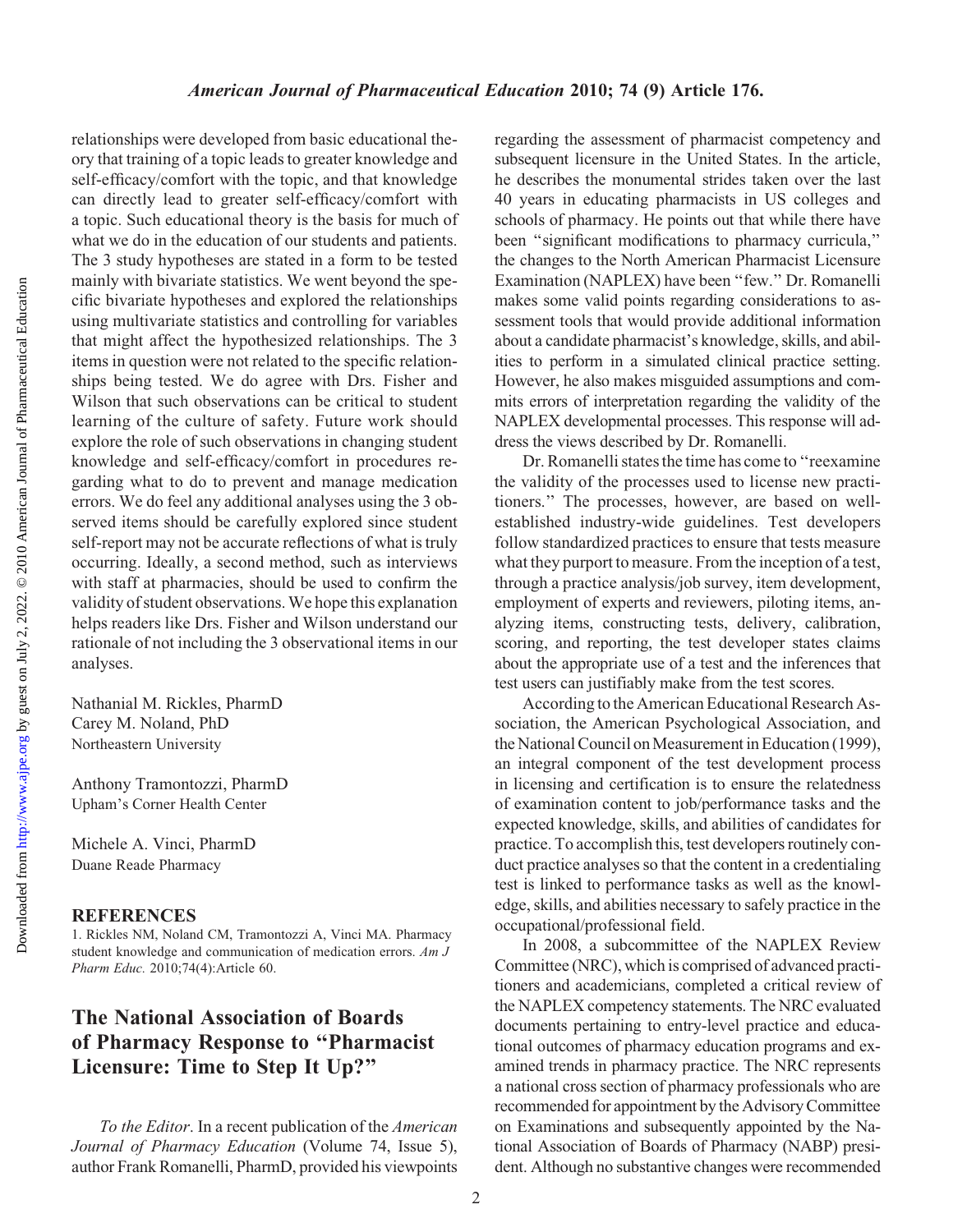#### American Journal of Pharmaceutical Education 2010; 74 (9) Article 176.

to the competency statements, the committee did recommend that a new content domain (pharmacoeconomics) be introduced to 3 subcompetencies. The subcommittee also documented how the introduction of this concept is relevant to patient care and pharmaceutical outcomes. In addition, in order to clarify some of the statements, minor revisions were made.

In the second and third quarters of 2009, NABP conducted a survey of pharmacist practitioners and academicians for the purpose of measuring outcomes for the expectations of the knowledge, skills, and abilities for entry-level practitioners. The survey instrument was completed by 2,865 practicing pharmacists and academicians in the US and Canada, with 84% of the respondents identifying themselves as experiential preceptors. The results of the survey analysis were the foundation for the changes to the competency statements and blueprint as indicated in the viewpoint article. The process is a sound method developed and validated by the testing community at large.

Dr. Romanelli described a disjoint between pharmacy academics and the NAPLEX implied by his report of the national pass rates for 2008 and 2009. Unfortunately, the pass rates reported for first-time test takers were erroneous. He reported that the NAPLEX pass rates for firsttime candidates graduating from theAmerican Council for Pharmacy Education (ACPE) accredited programs for 2008 and 2009 were 95.5% and 97.5%, respectively. The actual pass rate did not differ between the years and was 96.5%. It is likely the reference that Dr. Romanelli used to report the pass rates contributed to the error. He referenced the NABP Web link that reported scores for the Multistate Pharmacy Jurisprudence Examination, not the NAPLEX.

In addition, the article described how the use of objective structured clinical examinations would provide a comprehensive assessment for candidate-pharmacist abilities. Romanelli suggested that the model used by Canadian regulatory authorities is one that might be favorable for US licensure. This is a suggestion with which NABP agrees and will work with stakeholders to determine its suitability, feasibility, and appropriateness of fit in the US licensing model. Drawbacks to this approach are the significant additional cost to candidates (currently the fee in Canada for the performance-based examination is over US \$1500), and there would be a delay in the licensing process as candidates would be required to take and pass 3 assessments.

Dr. Romanelli suggested that the profession consider a qualifier (step-based) examination to assess student level of mastery in pharmacy curriculum in addition to the licensing examination. This would be similar to the medicine model and could be used as benchmark examination qual-

ifying candidates for the start of their advanced pharmacy practice experiences (APPEs). A tool developed by NABP may be used for this purpose. The Pharmacy Curriculum Outcomes Assessment (PCOA) was developed in response to the colleges and schools of pharmacy expressing a need for a national assessment that is psychometrically validated to assist with measuring curriculum development and student performance. The PCOA is similar to medical student progress examinations that are administered annually across years of study. The PCOA can be used:

- To measure the overall performance of pharmacy students and compare their scores to a representative national sample of students
- As a tool for faculty members to provide constructive feedback on the strengths and weaknesses of the student and to track individuals' scores from year-to-year and individual growth over time
- To document improvement in student performance after the school's curriculum has been modified or updated
- For research and correlational studies with existing assessments such as Pharmacy College Admission Test scores, current grades, and future NAPLEX administrations
- As a component and outcome measure of the evaluation plan suggested by the ACPE Standards.

As such, the PCOA:

- Has formative and summative measures
- Provides for collective analyses of findings
- Evaluates trends over time
- <sup>d</sup> Includes standardized instruments and data analyses
- Documents that the school is providing the scientific foundation necessary for achievement of the professional competencies

Currently, the PCOA provides norm-referenced measures for interpretation; however, the development of a criterion-referenced assessment would meet the needs for a decision-making assessment tool that would contribute to the evaluation of student preparedness for APPEs. A national, standardized assessment such as the PCOA would be a good fit to Dr. Romanelli's suggestion. NABP welcomes the opportunity to work with the boards of pharmacy, AACP, and ACPE to further investigate the utility of a benchmark examination that could facilitate the awarding of advanced internships by the state and identify those students who are competent to begin APPEs.

In conclusion, NABP is fundamentally committed to provide the boards of pharmacy with the appropriate tools to assist them in making licensure decisions within their jurisdictions. Additionally, NABP has in the past and will continue in the future to support the educational efforts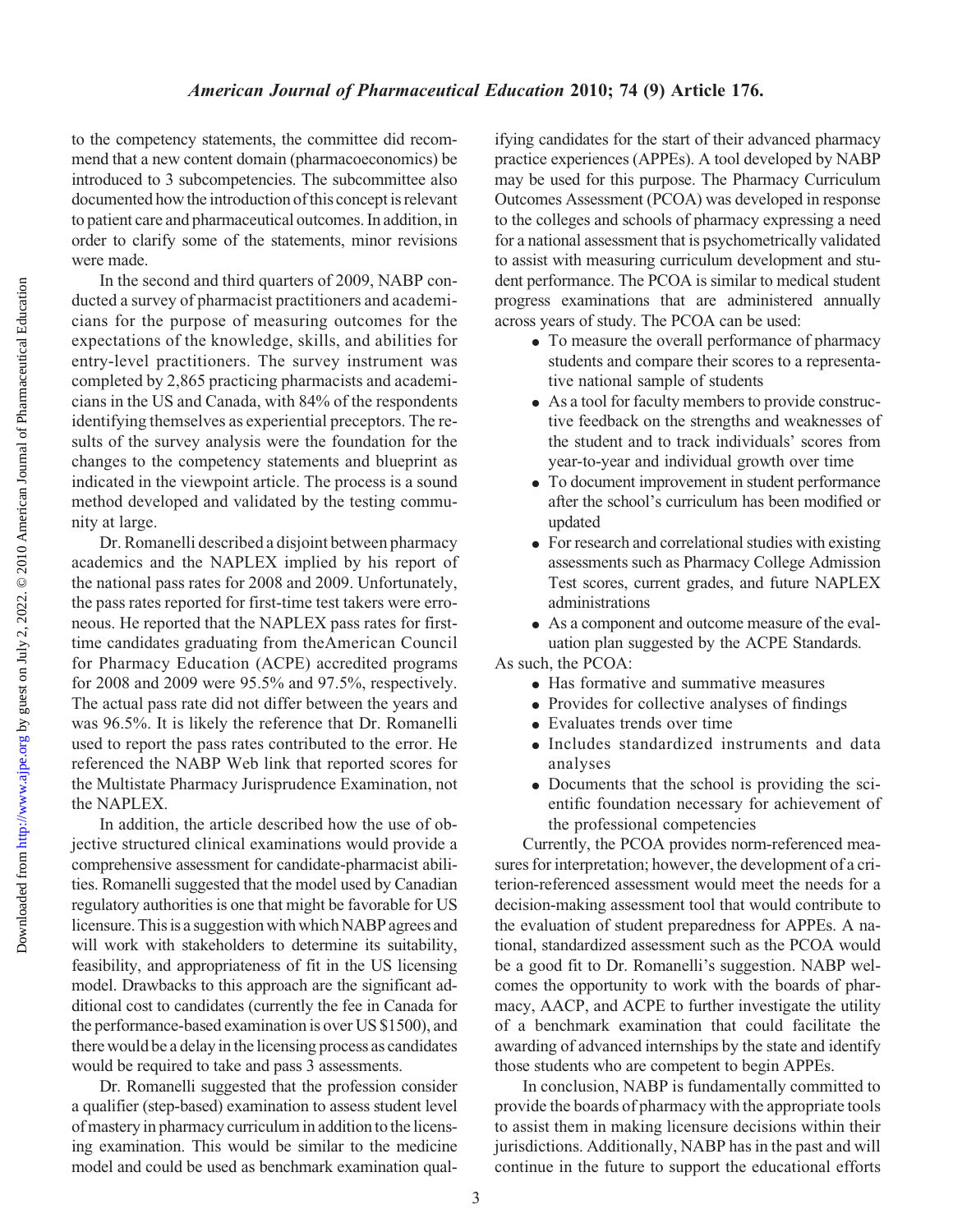forged by the missions of AACP and ACPE. As supporters of pharmacy practice and education, our common goal is to secure the means to ensure the public's safety by ensuring exemplary pharmaceutical care.

Maria Boyle, MS Carmen A. Catizone, MS, DPh William B. Finnerty, PharmD National Association of Boards of Pharmacy Mount Prospect, IL

In Reply. Thank you for the timely and thoughtful response to my Viewpoints article that was recently published in the Journal.<sup>1</sup> The primary intent of this editorial was to generate discussion, debate, and deliberation around current practices used to license pharmacists in the United States. Additionally, thank you for clarifying first time national pass rates associated with Accreditation Council for Pharmacy Education (ACPE) accredited programs. Of note, the American Association of Colleges of Pharmacy does not accredit doctor of pharmacy programs. It would be beneficial if the National Association of Boards of Pharmacy (NABP) reported calculated means on their Web site which relates individual college and school pass rates.<sup>2</sup>

I believe most educators and clinicians alike understand the rigors involved in designing, constructing, validating, and securing a major evaluation such as the North American Pharmacist Licensure Examination (NAPLEX). Educators struggle with these same tasks on a micro level each semester in the construct of valid evaluations and assessments that are used in classrooms every day. There is little doubt that NABP has worked tirelessly in this area. Most would agree the NAPLEX is a sound and valid multiple-choice objective assessment, but does it truly capture candidates' abilities to ''put it all together'' in an authentic fashion? We are all familiar with students who excel at "test taking"' but falter when challenged to apply their knowledge and skills to simulated or actual patients.

Understandably and as was acknowledged in the Viewpoints piece, even minor modifications to the NAPLEX would incur a significant resource burden. But to preclude discussions, debate, and consideration solely on the basis of resources or delays in licensure would be a disservice to the profession and patients alike. I am sure that most educators and clinicians are pleased that NABP is exploring the feasibility of objective structured clinical examinations (OSCEs) as a potential component of US licensing processes. The suggestion that the Pharmacy Curriculum Outcomes Assessment (PCOA) might play a role in a

steps-based or milestone assessment process is intriguing and should be considered in discussions centering around examination philosophy.

NABP's NAPLEX has a long history of serving as a benchmark for the profession. There is little question that NABP approaches the NAPLEX examination and its construction and validation process in a scientific and methodical manner. For that, the profession and public are indebted. NABP should apply the same level of scrutiny and creativity in the constant challenge of keeping its assessments authentic and innovative.

Frank Romanelli, PharmD, MPH University of Kentucky

#### **REFERENCES**

1. Romanelli F. Pharmacist licensure – time to step it up? Am J Pharm Educ. 2010;74(5):Article 91. 2. National Association of Boards of Pharmacy (NABP). School pass

rates statistical analysis. http://www.nabp.net/programs/assets/ Naplexstatisticalanalysis.pdf. Accessed: October 27, 2010.

### When Preceptors Fail Their Students

To the Editor. I am privileged to serve as a preceptor for advanced pharmacy practice experiences at Medco Health Solutions, Inc, for many colleges of pharmacy. As a preceptor at Medco for over 17 years, I have seen pharmacy students steadily become better prepared, more interested, more mature, and more professional. The students who come to us today are almost without fail utterly delightful to have in our midst (not to mention productive). It thus pains me all the more to hear so many of them tell of being told by other preceptors that they have wasted their time and money going to pharmacy school because their prospects for finding rewarding work, or maybe any work, are bleak. If only I heard this on rare occasions, but alas, I hear it from nearly every one of my students. This behavior among preceptors must stop and pharmacy schools are in the best position to put an end to it.

A distinguishing feature of professions is the role its members play in the education and training of students. Part of this role involves encouragement—indeed an objective of any teacher or preceptor should be to instill or enhance a sense of optimism in their students. A profession needs its new members to enter it with optimism to inspire new ideas and to generate the energy required to realize its full potential. More importantly, however, preceptors play an important role in the human development of their students. Thus, preceptors have a covenant with both their students and their profession. A preceptor's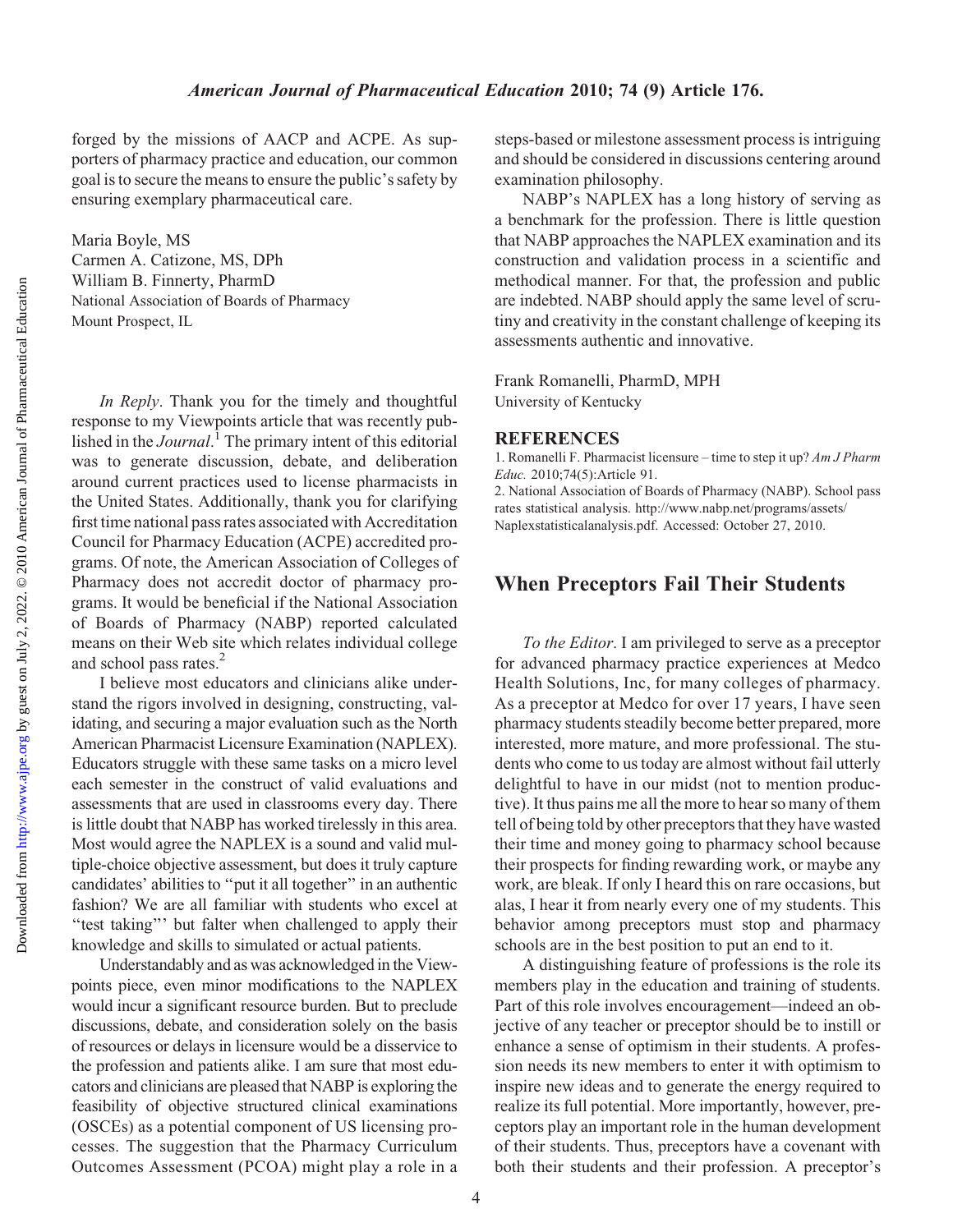action that implicitly or explicitly suggests to a student that he or she has made a mistake in selecting pharmacy as a profession based on the preceptor's own experiences is unethical and immoral, if not violent.

As a preceptor, I can help students traumatized by preceptors who have deflated their dreams and aspirations by giving them many reasons to be optimistic. I do this largely by showing students all the different professional paths available to them with their pharmacy education. Being at Medco, I can show them directly how pharmacy school graduates work in drug information, pharmacy benefit coverage, policy development, clinical program management, pharmacy operations, pharmacy network management, outcomes research, information technology, quality control engineering, law, regulatory, government affairs, sales, marketing, creative services, account management, and executive management, among other areas. Pointing out these possibilities—possibilities most students have never heard of or contemplated—and giving them opportunities to speak to pharmacists in these types of jobs always reverses the damage done by preceptors who told them their futures would be constrained and uninteresting. But, I should not have to be reversing damage, and I can only work with a few students over the course of an academic year. Pharmacy schools, however, could take on this problem more systematically.

First, an interested pharmacy education researcher or even a taskforce organized by the American Association of Colleges of Pharmacy could study the extent to which this problem exists and characterize the problem. For example, is this a problem specific to certain geographic regions, particular practice sites, preceptor age, preceptor gender, preceptor education, and preceptor title? Do these incidences affect student behaviors, attitudes, academic performance, national board outcomes, career choices, and job satisfaction? Second, pharmacy schools could, of course, emphasize or re-emphasize in its affiliation agreements that among expected behaviors of preceptors is that they are not to disparage their students' chosen professional pursuits. Third, schools could develop methods to discover incidents where preceptors have violated this trust, criteria by which to judge specific incidents, and procedures to remove offending preceptors.

Not all pharmacists are happy in their current jobs, and some unhappy pharmacists serve as preceptors. Some of these preceptors believe that if they are not happy and have neither the imagination nor wherewithal to address their particular situation, then the students they precept will never be able to either. These pharmacists are wrong, and they are wrong to transfer their frustrations and failures onto the next generation of pharmacy school graduates. Pharmacists who behave in this way should be

removed from their preceptor roles and use the time they would otherwise use to dash the hopes of aspiring professionals to instead consider their own situations. By selecting experiential sites for our aspiring professionals, pharmacy schools can and must remove those preceptors who threaten the human development of individual students and the human capital the pharmacy profession can produce and contribute to the growing health care needs of the US population.

J. Russell Teagarden, DMH, MA Medco Health Solutions, Inc. Franklin Lakes, New Jersey

### Legal Issues in Pharmacy Education: Making the Case for Engaging University Counsel

To the Editor. In the past 30 years, new laws and legal liabilities have emerged that have dramatically changed the landscape of the educational environment. No longer is it advisable to act and ask questions later about the potential impact or consequences of a decision. By necessity, administrative actions must be based on sound legal advice when significant decisions are contemplated. Truthfully, few administrative decisions in higher education lack legal ramifications.

What legal issues face pharmacy administrators and faculty today? Sexual harassment, student privacy, wrongful termination, discrimination, interviewing, disabilities, workers' compensation, employment contracts, employee handbooks, student rights, academic integrity, intellectual property and due process are but a few areas of legal concern. While administrators and educators are not intentionally unaware of legal issues, few may recognize the importance of a decision until a complaint is filed.

Why should faculty members and administrators be concerned about legal issues? One legal misstep, one failure to consider the legal consequences in a decision, or one lapse in judgment could have a dramatic and lasting impression on the university, school, and/or career of the employee. That is why many universities have enlarged their general counsel team to be able to provide adequate and clear legal direction. Take, for example, the University of Florida. Since 1987, the legal office has gone from 5 attorneys to  $11<sup>1</sup>$  It is not uncommon for attorneys employed at a university to become specialized in unique areas of law in order to address critical issues that regularly appear in higher education.

Does the pharmacy school have many of the same legal concerns or needs as the overall university? Absolutely.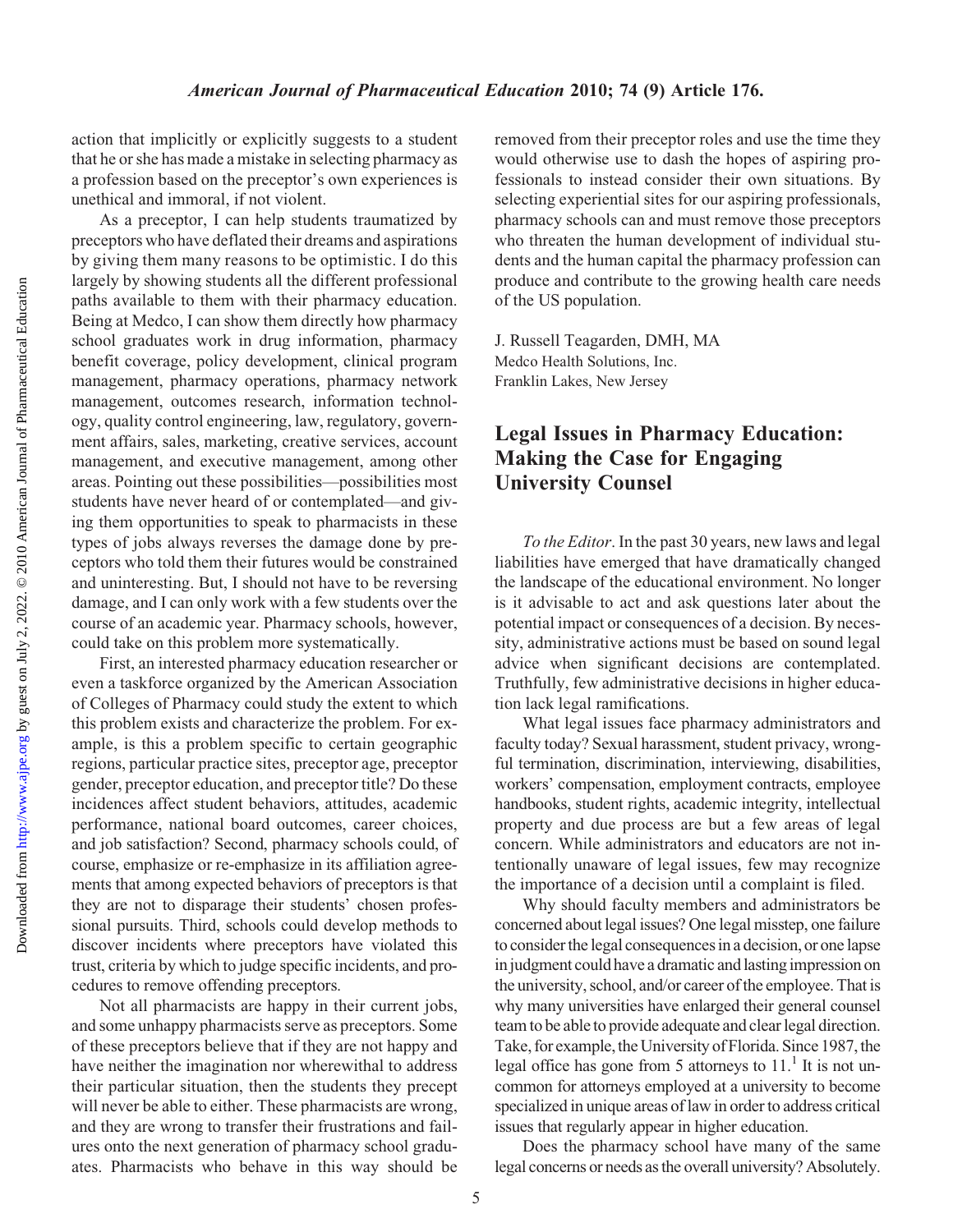In some ways the pharmacy program will have added concerns. Take for example Health Insurance Portability and Accountability Act (HIPAA). As students are placed in health care facilities, concerns are raised regarding both the privacy and security of patient information. Because of HIPAA, health care institutions may now impose certain contractual obligations, known as business associate agreements, on pharmacy programs in order for the school to place students at those sites. What are the obligations of the pharmacy school regarding these contracts? Does the university have obligations? Will there be shortor long-term obligations from such an agreement? Will liability attach to the administrator or faculty member for student breach of protected health information? Obviously many questions of a legal nature are raised with such an agreement.

With so many questions regarding liability, it is possible to become paralyzed with decisional fear, afraid to go right or left, up or down. Generals do not motivate or lead an army with indecision and neither will pharmacy school administrators. In such a litigation-prone environment, one must find a way to move with confidence. In many cases, it is the university attorney who can provide that needed assurance and direction. But this counsel must be sought out. An administrator or faculty member should not be reluctant to inquire of legal concerns. Questions regarding the impact of an action should be asked and done so in a timely fashion, prior to reaching a decision or taking action.

While inquiry of counsel may prevent some legal problems, no amount of legal counsel can reduce the risk of litigation to zero. When dealing with a decision that negatively affects an individual or group, perceived harm may result that involves litigation even with advice of counsel. Nevertheless, we cannot let the fear of litigation, intimidation by plaintiff's counsel, or the prospect of legal costs stop us from leading, acting, or doing what we believe is right. Education as a profession and a business has risks—always has and always will.

Are there any additional options administrators or faculty members can use to address legal issues? Legal counsel could be hired by the college or school on an as needed basis. The problem with such employment is while one attorney may be very knowledgeable with sexual harassment claims, the same attorney may know very little about the Family Education Rights and Privacy Act. Hence, you end up with a revolving door of counsel. Higher education attorneys frequently are affiliated with the National Association of College and University Attorneys, which offers a broad range of services that help members to identify, analyze, resolve, and prevent legal problems on campus. This organization allows member attorneys to share

knowledge and work product on current legal issues for the benefit of the colleges and universities they serve. These attorneys truly are your experts, your go-to counsel for legal concerns. Call them, confide in them and trust them with your legal issues. It's the smart thing to do.

Virgil Van Dusen, JD School of Pharmacy, Texas Tech University

#### **REFERENCES**

1. Lipka S. The Lawyer Is In, Chronicle of Higher Education. 2005;51(43):A19.

# Critical Considerations in Pharmacy Curriculum Development in South Asian and Southeast Asian Developing Nations

To the Editor. In the context of pharmacy education, curriculum development has always been a core issue for discussion.<sup>1</sup> The progressive role of pharmacists in patient care has made it necessary for pharmacy institutions to modify and upgrade their curriculum periodically. If we examine pharmacy curriculum development in the Asian scenario, we discover many limitations or weaknesses that act as hurdles to effective curriculum development.

Among these hurdles, the most important is the lack of skilled or qualified clinical pharmacists to develop an effective pharmacy curriculum and poor pharmacy practice setups that do not provide sufficient opportunities to practice the clinical aspects of pharmacy. In spite of these weaknesses, many Asian developing nations are offering programs like the doctor of pharmacy (PharmD) degree. This weakness may be compensated by following the curriculum made available online by universities in the United States (US) and Canada. In addition, periodic updates of the American College of Clinical Pharmacy (ACCP) regarding pharmacy practice provide additional resources for these nations to modify or review their curriculum. A drawback to this approach is the fact that the curriculum is updated or revised or sometimes copied directly from these resources without considering whether the course fulfils their own national needs. Similarly, not much attention is paid to whether the country has enough facilities in its local institutions and health care settings for the students to practice properly what they have learned theoretically. Common examples in this regard are the PharmD programs developed in Asian nations (Pakistan, India, Bangladesh, Philippines, and Thailand). Despite these weaknesses, the Pakistani PharmD program